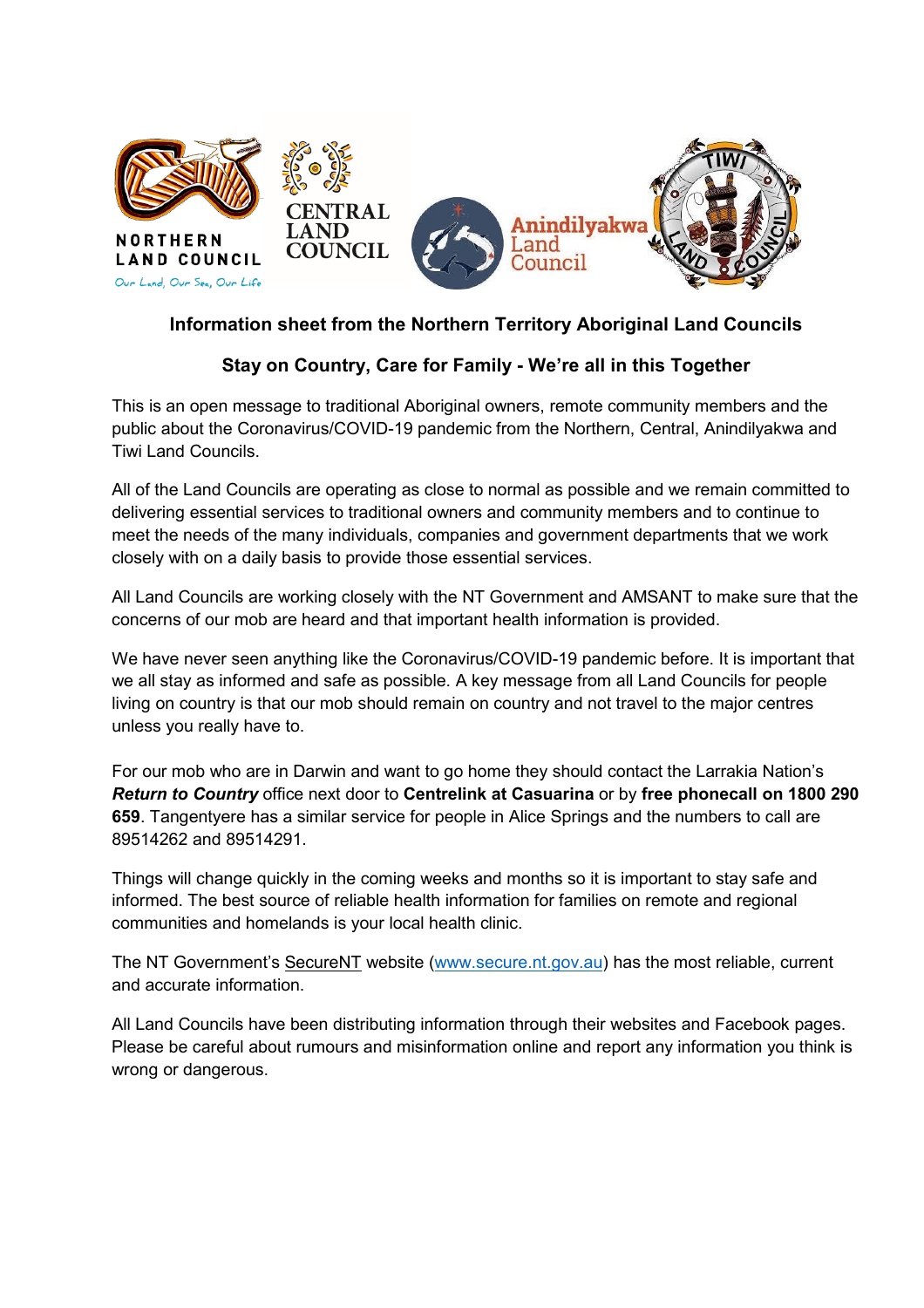The best ways to stop coronavirus spreading on communities and homelands is by:

- Washing your hands properly for at least twenty seconds and with a lot with soap and water (before eating, after going to the toilet, after coughing or sneezing, when you come home from work, school or the community)
- Don't share cigarettes or drinks
- Stay away from big crowds
- Don't touch other people no shaking hands or hugging this is called 'social distancing'. Try to keep three steps away from other people - but stay close to and care for family.

#### Information from Land Councils:

#### **Northern Land Council (NLC)**

- NLC has suspended all non-essential permits to enter and remain on Aboriginal land and the issue of any new permits until further notice.
- We are working hard to make sure we can still provide services out bush and keep our staff and community safe and well. We have postponed most of our meetings out bush until further notice.
- More information at the NLC website: [www.nlc.org.au](http://www.nlc.org.au/) or the NLC Facebook page @northernlandcouncil or call 1800 645 299 or email at covid-19@nlc.org.au

## **Central Land Council (CLC)**

- CLC has suspended exploration permits and cancelled tourist permits to protect vulnerable community residents from the spread of the coronavirus.
- The CLC's Aboriginal Associations Management Centre also cancelled all Aboriginal corporation meetings scheduled between now and mid-April in order to encourage members to stay in their home communities.
- More information at the CLC website: [www.clc.org.au](http://www.clc.org.au/) or the CLC Facebook page @centrallandcouncil or call (08) 8951 6211 or 1800 003 640.

## **Anindilyakwa Land Council** (ALC)

- All non-essential travel to and from Groote Eylandt is suspended until further notice.
- South32 charter flights have a high degree of security over FIFO workers and are actively minimising their contact with community. Similar precautions have been adopted by GEBIE, Aminjarrinja and other FIFO workforces.
- All ALC staff residing in community should minimise interaction with Alyangula residents and remain in community.
- The ALC is focussed on a measured, calm and systematic approach. As far as possible, we are committed to the continuity of ALC programs and other essential services.
- More information at the Anindilyakwa Land Council website [www.anindilyakwa.com.au](https://www.anindilyakwa.com.au/) or on Facebook @anindilyakwa or call 08 89874006.

## **Tiwi Land Council** (TLC)

- all existing non-essential permits to the land and seas within the Tiwi Aboriginal Land Trust region are revoked and no new non-essential permits will be granted until further notice. This applies to all areas across Bathurst and Melville Islands in the Tiwi Land Trust region and includes public access to homelands and the Tiwi College at Pickataramoor.
- In addition, the Executive Director of Township Leasing, has issued a Restriction of Entry for the following remote Indigenous communities on the Tiwi Islands: Wurrumiyanga